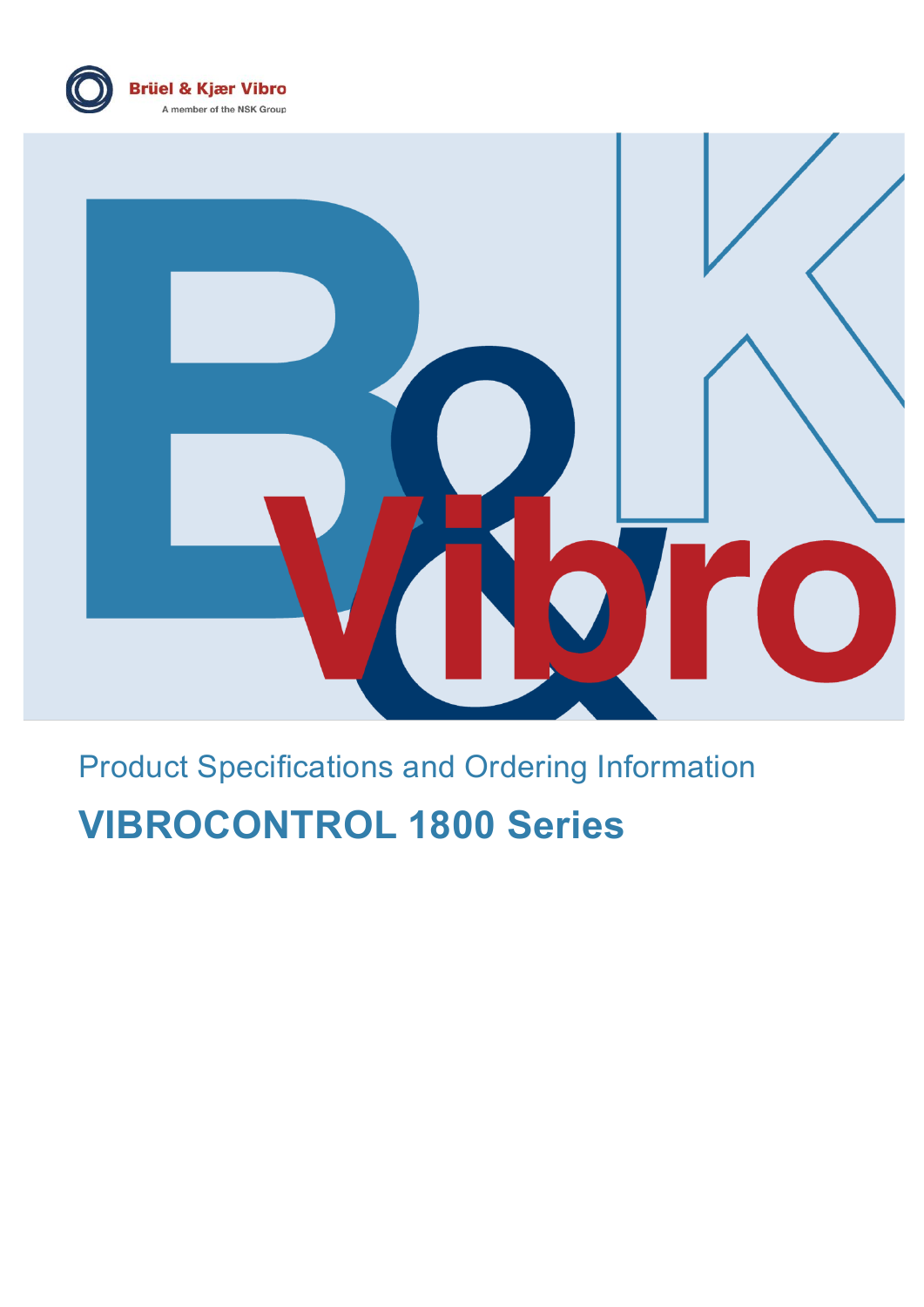Copyright © 2022 Brüel & Kjær Vibro GmbH

All rights to this technical documentation remain reserved. Any physical or non-physical reproduction or dissemination of this technical documentation or disclosure of this document to the public without prior written approval of Brüel & Kjær Vibro GmbH is prohibited. This also applies to parts of this technical documentation.

Product Specifications and Ordering Information **VC-18xx**, BPS155-EN-15, en, date of issue: 4/25/2022

| Brüel & Kjær Vibro GmbH<br>Leydheckerstrasse 10<br>64293 Darmstadt<br>Germany |                                          | Brüel & Kjær Vibro A/S<br>Lyngby Hovedgade 94, 5 sal<br>2800 Lyngby<br>Denmark |                                    | <b>BK Vibro America Inc</b><br>1100 Mark Circle<br>Gardnerville NV 89410<br>USA. |                   |
|-------------------------------------------------------------------------------|------------------------------------------|--------------------------------------------------------------------------------|------------------------------------|----------------------------------------------------------------------------------|-------------------|
| Tel.:<br>Fax:                                                                 | +49 6151 428 0<br>+49 6151 428 1000      | Tel.:<br>Fax:                                                                  | +45 69 89 03 00<br>+45 69 89 03 01 | Tel.:                                                                            | +1 (775) 552 3110 |
| <b>Hotline</b>                                                                |                                          | Homepage                                                                       |                                    | General e-mail                                                                   |                   |
| Tel.:<br>E-mail:                                                              | +49 6151 428 1400<br>support@bkvibro.com | www.bkvibro.com                                                                |                                    | info@bkvibro.com                                                                 |                   |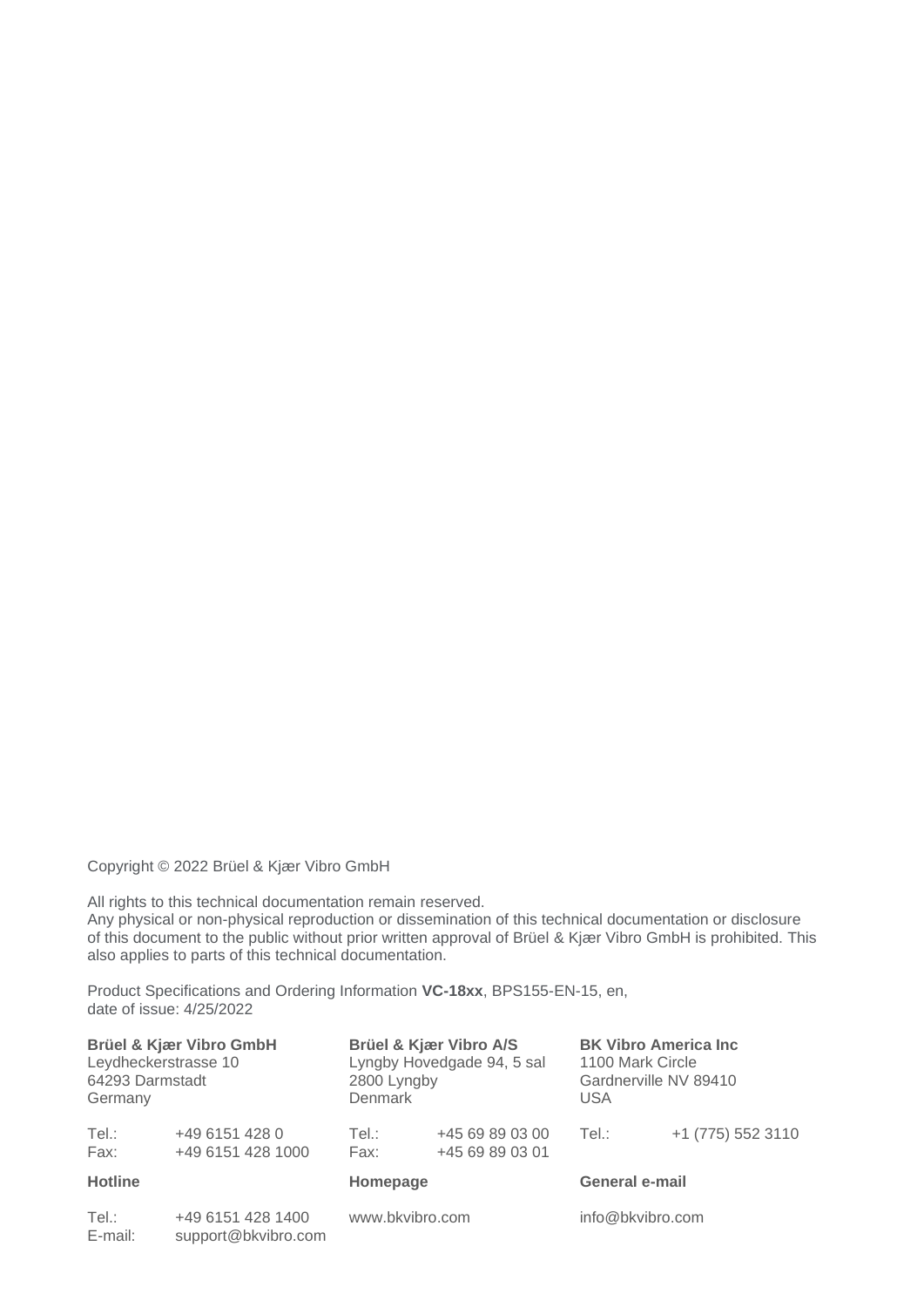## **Table of Contents**

| $\overline{4}$ |  |
|----------------|--|
|                |  |
| 4.2            |  |
| 4.3            |  |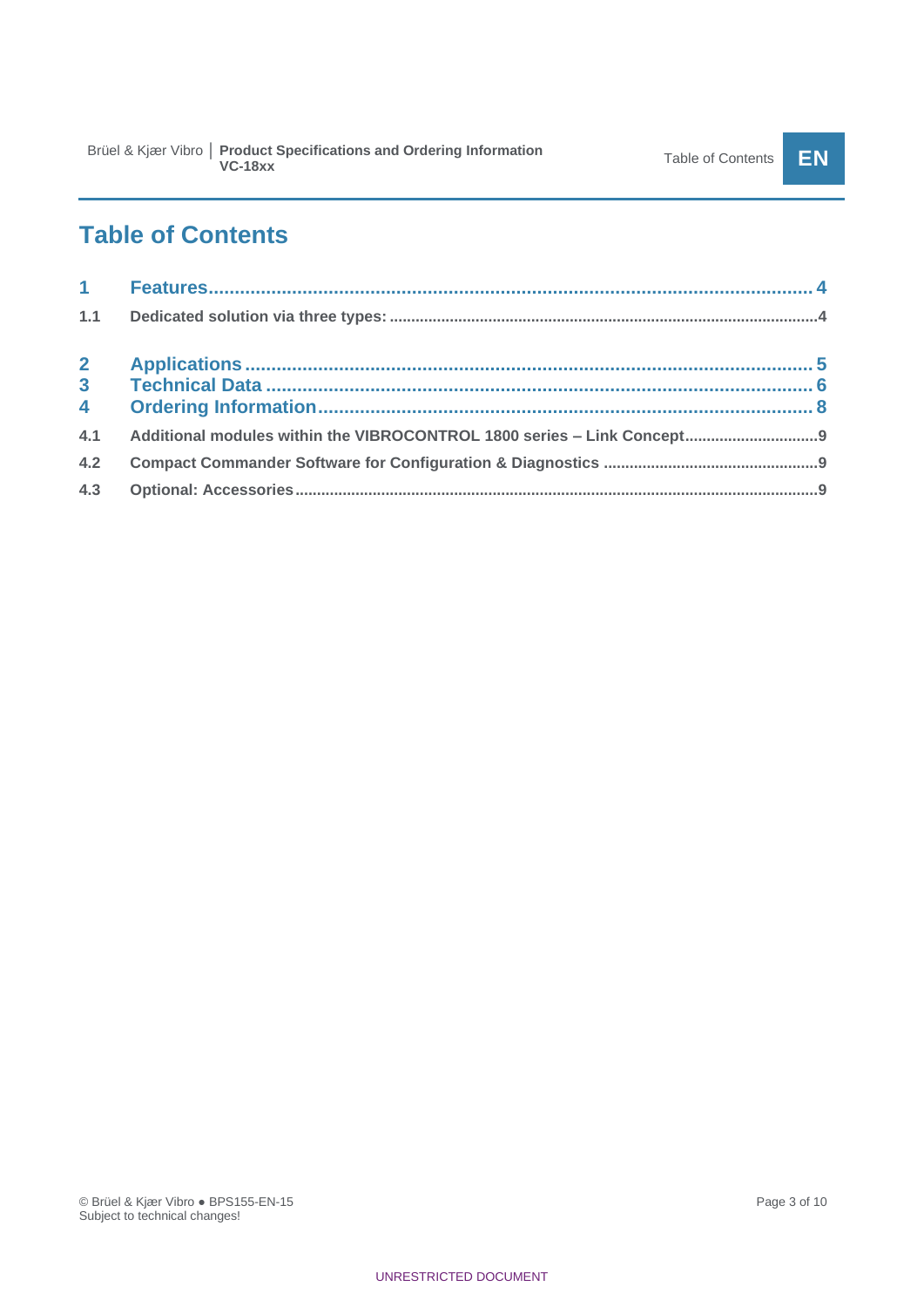

## **EN**

### <span id="page-3-0"></span>**1 Features**



**Figure 1-1)** VC-1800 series

VIBROCONTROL 1800 Series enables cost effective machine protection for all critical rotating equipment with rolling element bearings as well as sleeve bearings.

- 4-vibration channels, plus
- 1-channel rotational (shaft) speed
- 1-channel process data (VC-1850 & VC-1860)
- 1-channel axial shaft position (VC-1870)
- extremely flexible with modular link concept
- time waveform recording and data storage

### <span id="page-3-1"></span>**1.1 Dedicated solution via three types:**

#### **VIBROCONTROL 1850**

Acceleration Sensors (CCS)

#### **VIBROCONTROL 1860**

Velocity Sensors

#### **VIBROCONTROL 1870**

Displacement Sensors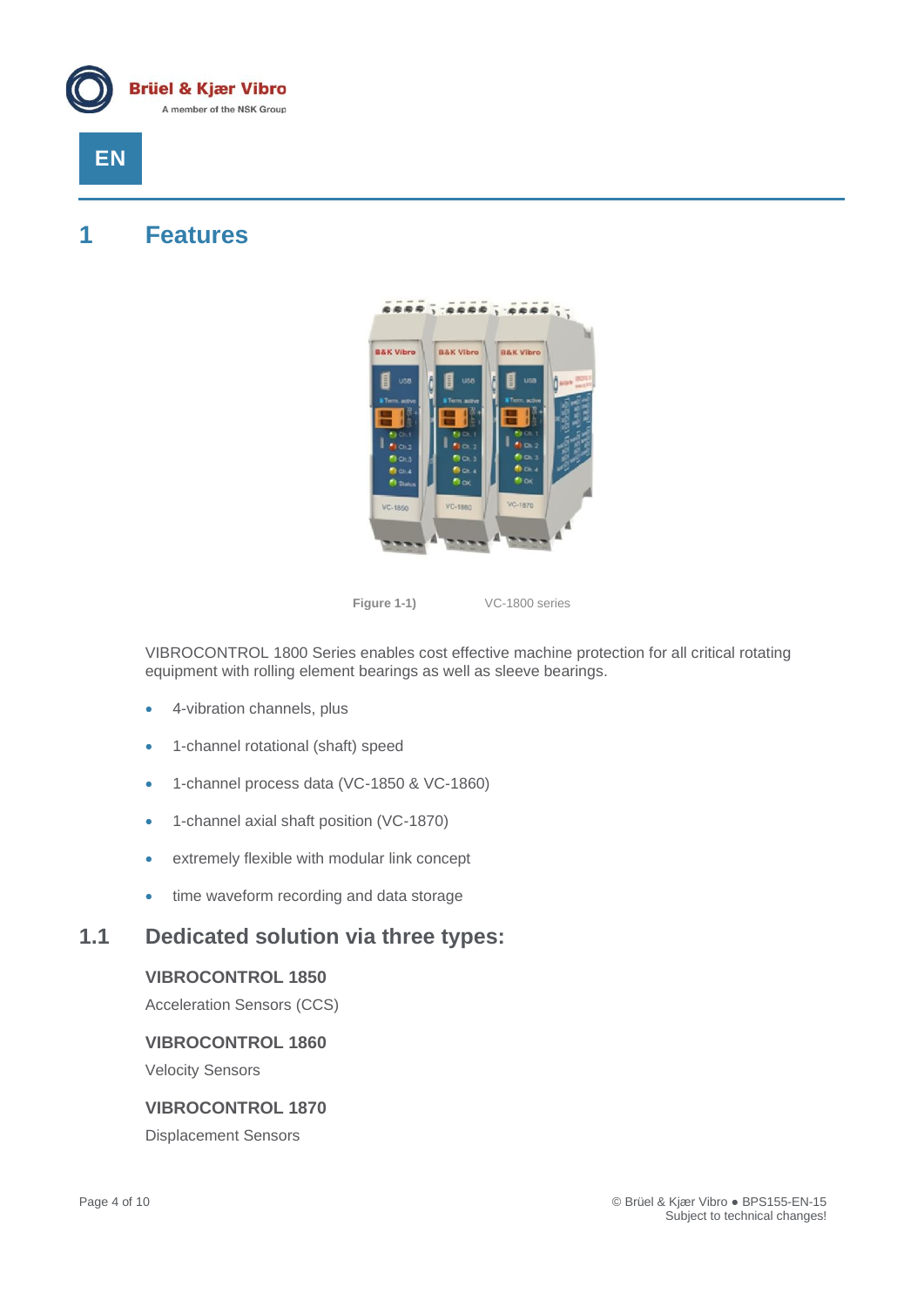## <span id="page-4-0"></span>**2 Applications**

VIBROCONTROL 1800 Series of Vibration Monitors are machine protection devices with 4 real-time vibration input channels, 1 tacho input and 1 process input channel or 1 channel for axial shaft position. These vibration monitors are combining machine protection with condition monitoring of rolling element bearing machines, by means of a variety of bearing failure detectors like Envelope, Kurtosis and Crest factor. For sleeve bearing machines VIBROCONTROL-1870 is monitoring relative shaft vibration as well as axial shaft position.

VIBRONCONTROL 1800 is offering 4-20 mA analog outputs, danger and alarm relays, a RS-485 and USB port for communication and time waveform recording of RAW data. Several features are supporting the ISO/EN 13849-1 standard for machine protection.

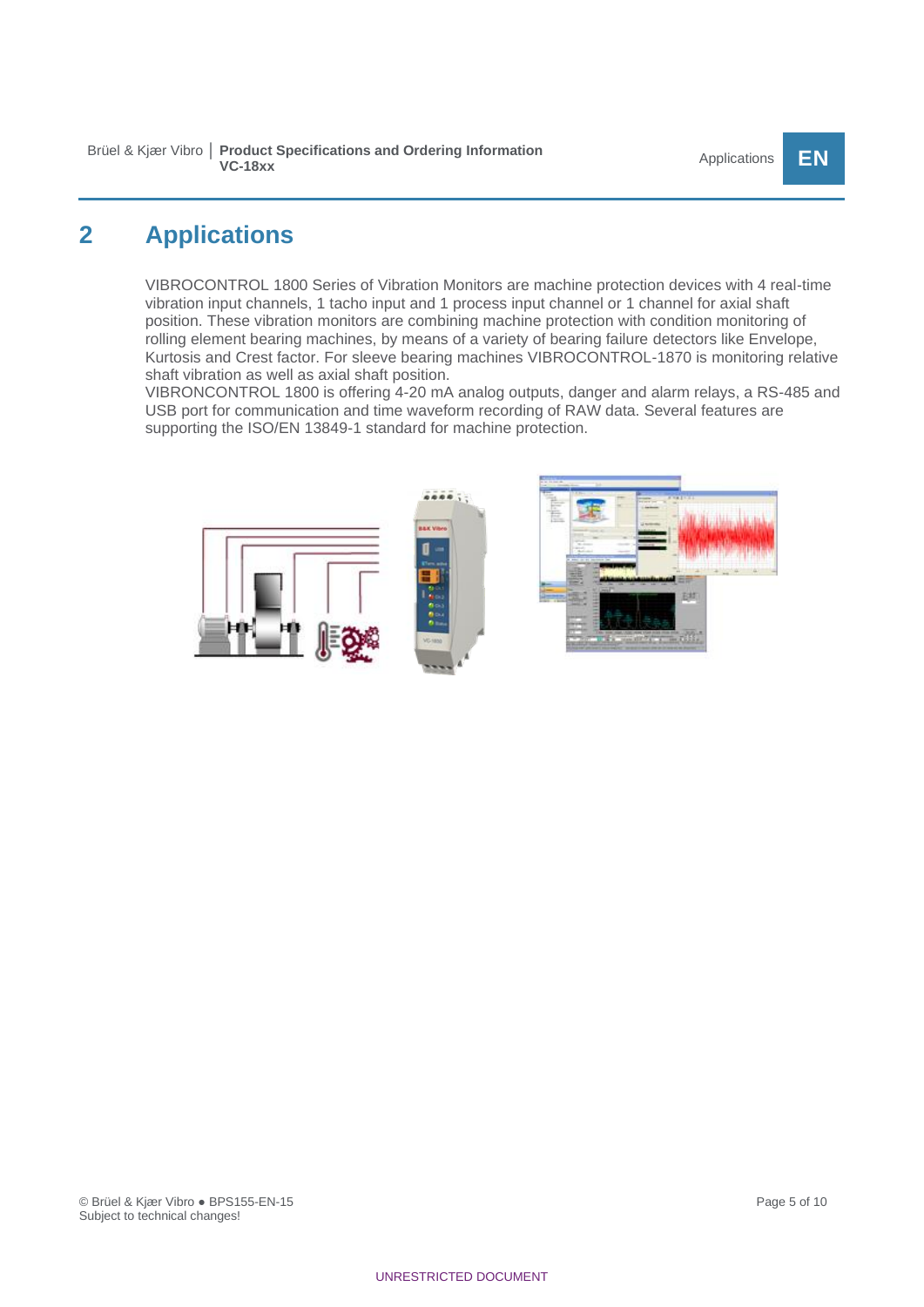



## <span id="page-5-0"></span>**3 Technical Data**

#### **6 Input channels:**

- 4 configurable vibration sensor inputs: **VIBROCONTROL 1850** - accelerometers CCS **VIBROCONTROL 1860** - velocity sensors **VIBROCONTROL 1870** - displacement sensors
- 1 Input for process data, analog 4-20 mA, 0-20 mA, 0-22V (VC-1850 & VC-1860)
- 1 input channel axial shaft position (VC-1870)
- 1 Tacho input for NPN, PNP, AC speed sensor

#### **Sensor types:**

- **VIBROCONTROL 1850 Accelerometers** 10-500 mV/g, type CCS Maximum input  $\pm$ 5.4 Vpk Transducer Bias 6 mA Input Resistance /  $\geq$  450 kΩ, 10 nF
- **VIBROCONTROL 1860 Velocity sensors\*** 80-120 mV/mm/s<br>Maximum input  $\pm$ 6.0/8.0 Vpk Maximum input Input Resistance / Impedance ≥ 450 kΩ, 5 nF  *\*Frequency response linearization 8Hz*
- **VIBROCONTROL 1870** Displacement sensors 0.8-8 V/mm<br>Maximum voltage input can be cannot can be called Maximum voltage input -2 to -22 V<br>Peak detector, attack time - 1-1,000 ms Peak detector, attack time Peak detector, decay time 0.1-100 s Input Resistance / Impedance ≥450 kΩ, 10 nF

#### **Up to 6 Measurement results per vibration channel:**

• **2 Overall vibration values**

| <b>Detectors</b> | True RMS, Pk-Pk or Pk               |
|------------------|-------------------------------------|
| Sample rates     | 4,800 or 24,000 Hz                  |
| Filter ranges    | $0.7$ Hz to 10 kHz                  |
| Measuring        |                                     |
| parameter        | $mm/s$ , $m/s2$ , g, $\mu m$ , $mm$ |
|                  |                                     |

- **4 Roller bearing condition units (VC-1850)** Detectors True RMS, 2 Envelope<br>Filter ranges 1 - 500 Hz Filter ranges Kurtosis/Crest factor acc. VDI 3832
- **1 Axial shaft position (VC-1870)**

#### **Configurable measuring ranges:**

• Full scale vibration measuring ranges up to 1-100 mm/s,1-300 m/s2,0.1-15 mm Pk-Pk

#### **Standard frequency ranges:**

- 10 Hz 1,000 Hz, -1 dB, 24 dB/oct.
- Selectable ranges e.g. 1-300/1,000 Hz<br>or multiple filters settings 0.7-10,000 Hz or multiple filters settings
- **Filter response** High pass and low pass filters; refer to the setup part for the specific parameters for the Cut-off freq., pass band attenuation, Stop band freq. and Stopband attenuation.

#### **Up to 4 configurable outputs:**

• **4 Analog DC outputs** Can be configured as 0/4 - 20 mA, 0/2-10 V, Each output can be assigned to any of the measuring parameters.

| parameters.   |                   |
|---------------|-------------------|
| Voltage load: | min. 10 $k\Omega$ |
| Current load: | max. 400 $\Omega$ |

or

• **4 Alarm relay drivers** Relay drivers for external coil: With break-function, can be user configured as Alert or Danger with latch function or auto reset. Max voltage 30 V<br>Max current: 100 mA Max current:

#### **Alarm detectors:**

The 4 configurable outputs are freely selectable and can be used either as analog output or alarm relay.

• Alert and Danger per each detector with adjust-able alarm limits.

| Alert delay time                | $0 - 100 s$ |
|---------------------------------|-------------|
| Danger delay time               | $0 - 100 s$ |
| Reset time for Alert and Danger | $0 - 100 s$ |

#### **Up to 12 additional relays: (VIBROCONTROL 1801)**

• 1 Relay Module consisting of 12 galvanic isolated relays. Alert and Danger alarms can be directed to these relays. Max voltage: 30 V<br>
Max current: 30 V<br>
100 mA Max current: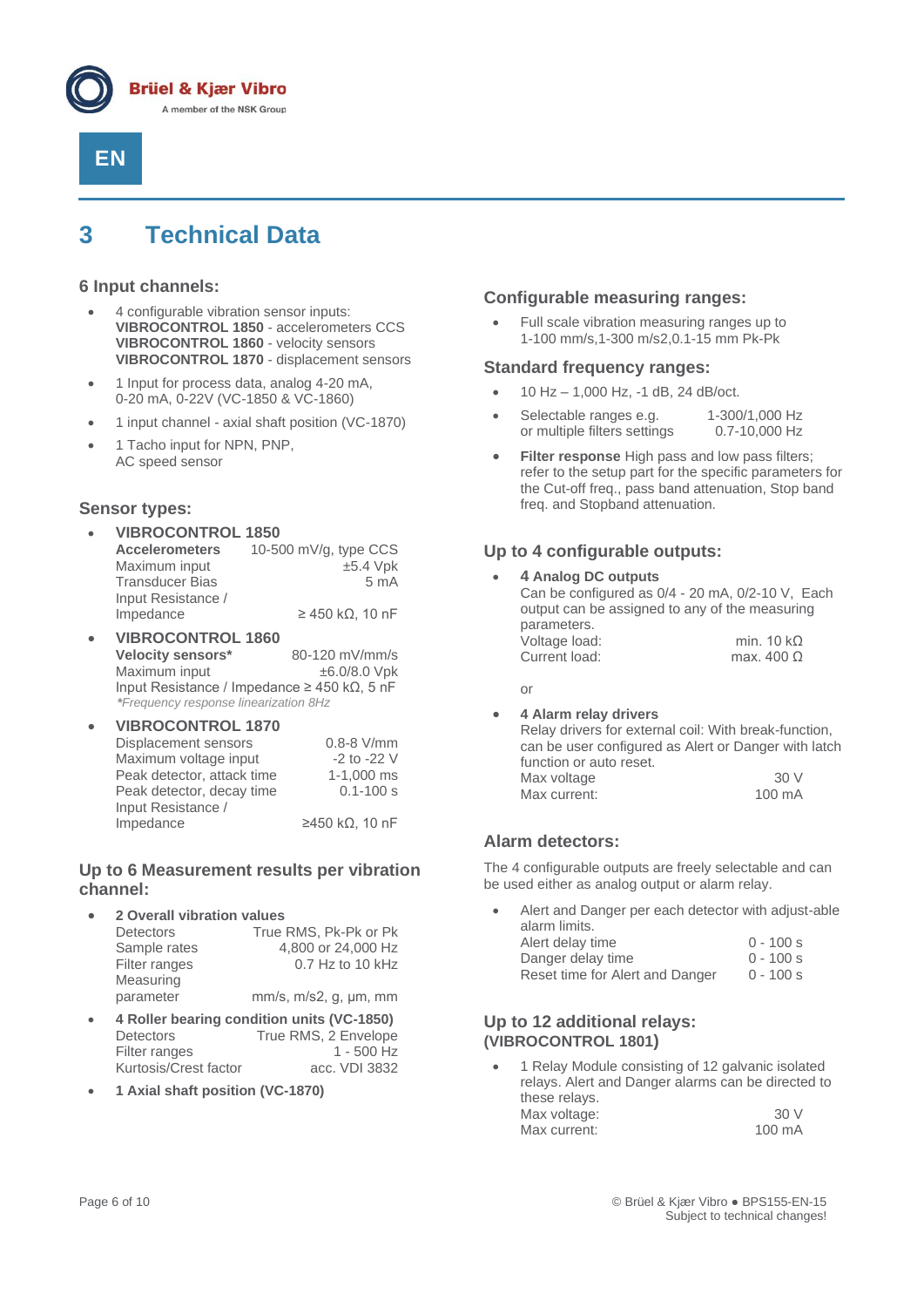• 1 galv. isolated redundant relay with break-function (power fail-safe). Danger alarms can be forwarded to this relay, when the monitor is configured as a Protection Monitor according to ISO/EN 13849-1. All system failures, like cable short, cable break and internal system failure, will automatically trip the OK- relay.

#### **Measurement accuracy:**

- **Vibration Measurement** ±3.5 % of reading ±0,5 % of Full Scale setup, typical, @calibration ref: 100 Hz, velocity, 25 ̊C, with current LP and HP filter setup.
- **Process Measurement** 0-20 mA input: +/-0.75 % of reading +/-0.5 % of Full Scale Range @ 25 °C referring back to the input range 0-20 mA 0-10 V input: +/-0.75 % of reading +/-0.5 % of Full Scale Range @ 25 °C referring back to the input range e.g 0-10 V
- **Speed sensors** ±0.5 % of reading, Pulse speed 1 Hz to 30 kHz (RPM depending of pulse per revolutions setup)
- **Analog output** ±1.5 % of reading ±1 % of Full Scale

#### **Test function:**

Can be activated digitally or by PC. As default the alarm relays activate and DC outputs increase to the specified test level of 102 %.

#### **Time waveform recording:**

Up to 4 input channels can record digital raw data (time waveform) simultaneously to a PC running "Compact Analyzer". The recording can be done through:

| RS-485/LAN (buffered) | Up to 10 kHz |
|-----------------------|--------------|
| Mini USB (real-time)  | Up to 10 kHz |

Time waveform recording is user activated and con-tains scalar values for vibration and process input data at start of recording.

#### **Communication & Data storage: (VIBROCONTROL 1803 /1804)**

All input channels can be trended and alarms can be stored when connected to either VC-1803/04 or directly to a PC running "Compact Analyzer". VIBROCONTROL 1804 can store trends and time wave-form recordings event or time based.

#### © Brüel & Kjær Vibro ● BPS155-EN-15 Page 7 of 10 Subject to technical changes!

#### **Communication:**

- RS-485 interface 2 screw terminals
- Daisy chain: up to 255 units
- USB interface: Mini USB/B
- Remote access through EtherBridge Module (VIBROCONTROL 1803) is possible.

#### **Link Concept modularity:**

VIBROCONTRL 1800 Series –all components -Vibration Monitor, Communication Module, Relay Module can be interconnected by means of DIN rail bus connectors



#### **Front panel:**

5 light diodes indicate channel status (green, yellow, red) for each of the 4 vibration input channels, as well as for general system status.

#### **Temperature:**

- Operating:  $-10 °C$  to  $+50 °C$
- Storage: -40 °C to +85 °C

#### **Housing:**

DIN rail enclosure IP20 with screw terminals

- Dimensions: H: 110, W: 23, D: 114 mm
- Weight (measuring module): 160 g

#### **Compliance:**

• CE, ISO 13849-1, ISO 10816-3, VDI 3832, API 670 (essential recommandations)

#### **Accessories:**

External Power supply (e.g. AC-4111) +24 V DC, ±5 %, max. power consumption; 10 W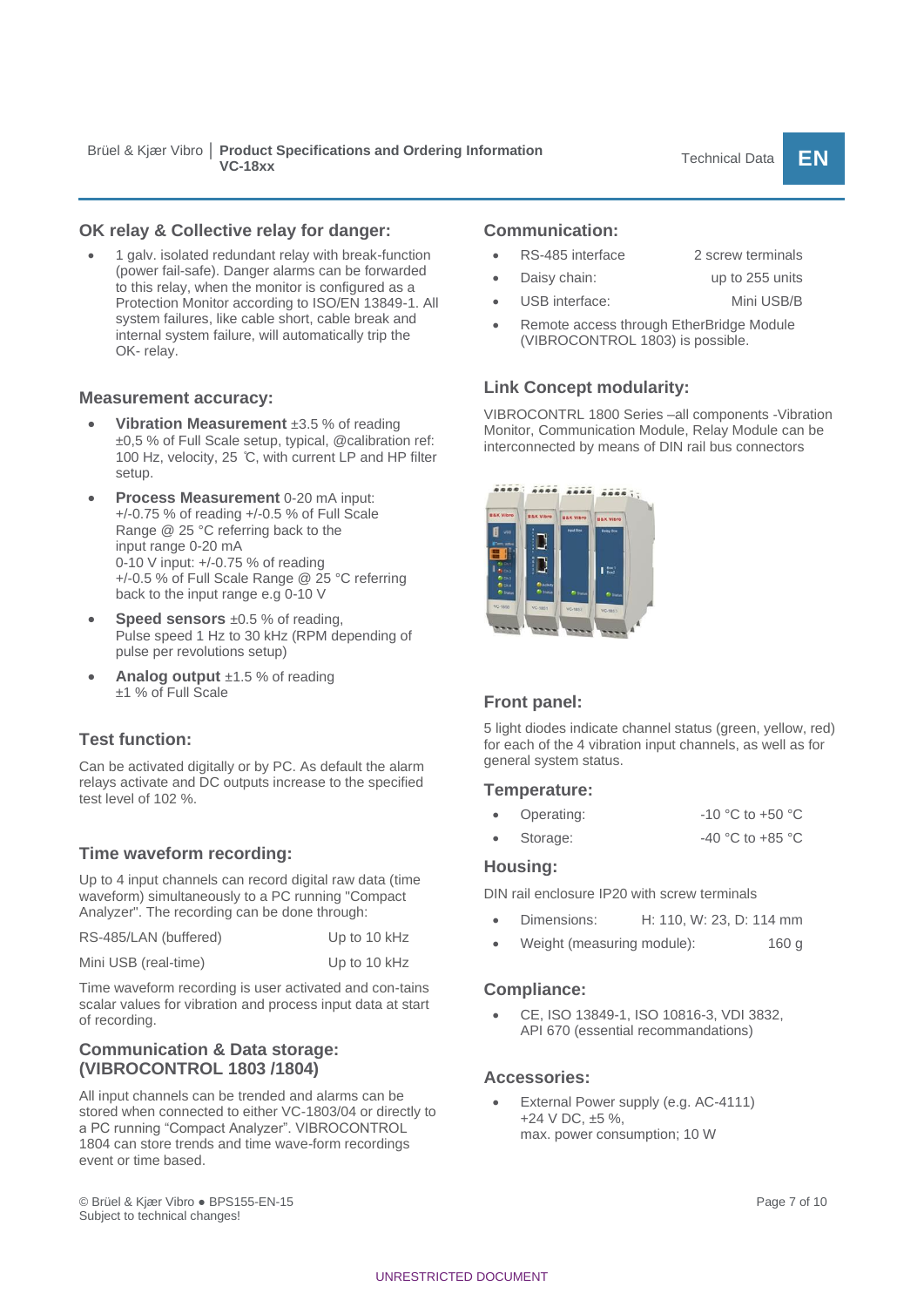

## <span id="page-7-0"></span>**4 Ordering Information**

| <b>VIBROCONTROL 1850</b>                                      |             |                                |
|---------------------------------------------------------------|-------------|--------------------------------|
| Vibration monitoring unit for accelerometer input             | Order Code: | VC-1850                        |
| Standard CCS type Accelerometer<br>AS-6xx and AS-06x Series   | Order Code: | AS-6xx Series<br>AS-06x Series |
| <b>VIBROCONTROL 1860</b>                                      |             |                                |
| Vibration monitoring unit for velocity sensor input           | Order Code: | VC-1860                        |
| Standard velocity sensor VS-068 (horiz.) or<br>VS-069 (vert.) | Order Code: | VS-068<br>VS-069               |
| <b>VIBROCONTROL 1870</b>                                      |             |                                |
| Vibration monitoring unit for displacement sensor input       | Order Code: | VC-1870                        |

**Please find alternative sensors out of B&K Vibro´s large portfolio.**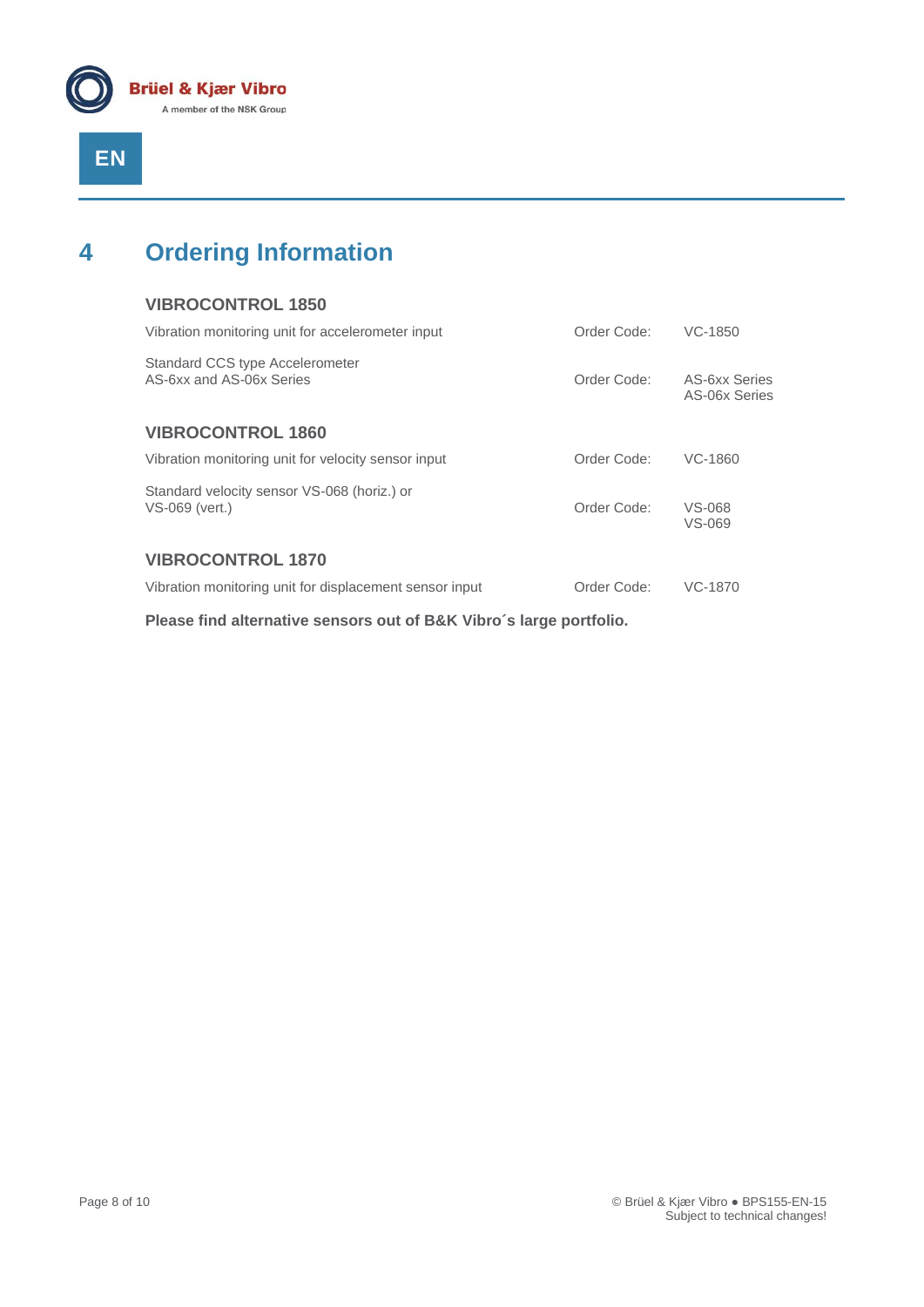### <span id="page-8-0"></span>**4.1 Additional modules within the VIBROCONTROL 1800 series – Link Concept**

| <b>VIBROCONTROL 1801</b><br>Relay Module for DIN Rail installation<br>incl. 12 potential free relays 30V | Order Code: | VC-1801 |
|----------------------------------------------------------------------------------------------------------|-------------|---------|
| <b>VIBROCONTROL 1803</b><br>Communication-Module<br>incl. RS485, shared RS485/RS232 and LAN              | Order Code: | VC-1803 |
| <b>VIBROCONTROL 1804</b><br>Communication-Module & Data Logger<br>incl. 4 GB RAM                         | Order Code: | VC-1804 |

### <span id="page-8-1"></span>**4.2 Compact Commander Software for Configuration & Diagnostics**

<span id="page-8-2"></span>

| 4.3 | <b>Optional: Accessories</b>                                                                 |                                 |
|-----|----------------------------------------------------------------------------------------------|---------------------------------|
|     | <b>Compact Analyzer -</b><br>Analyzing Software for stored measuring datadownload on:        | https://www.bkvibro.com/en.html |
|     | <b>Compact Setup -</b><br>Configuration Software for all<br><b>VIBROCONTROL 18xx modules</b> | included in delivery            |

**Power Supply 24 VDC** Type: DSP 10-24; 230VAC / 24 VDC, 10 W Order Code: AC-4111